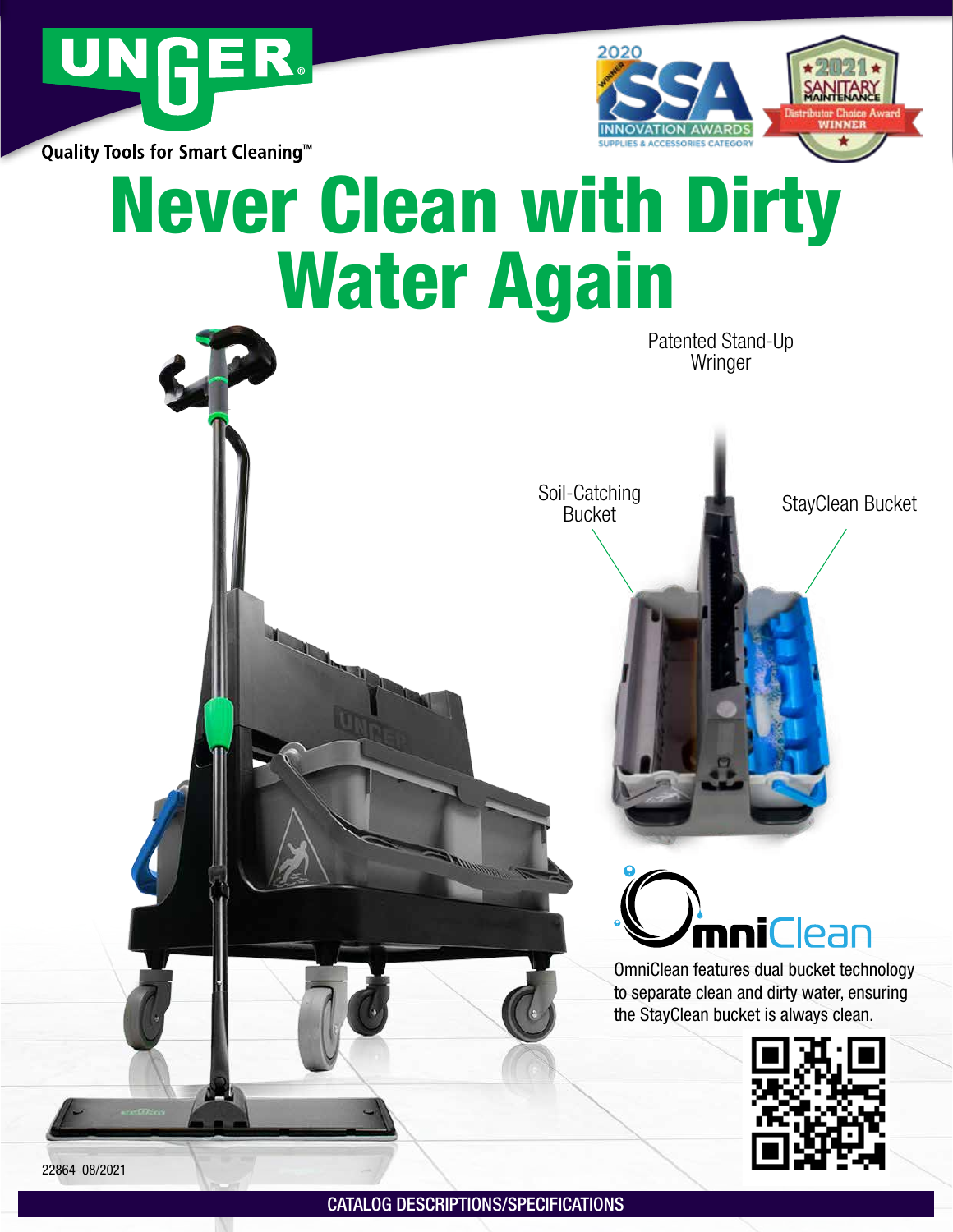# JNGER.

Unger OmniClean is the newest, groundbreaking innovation in floor care. OmniClean features dual bucket technology to separate clean and dirty water, ensuring the StayClean bucket is always clean. With advanced design features, the powerful scrub board removes dirt, grime and germs from the microfiber mop pad. The horizontal wringer removes remaining debris leaving a clean mop pad! You'll never clean with dirty water again. Start truly cleaning with OmniClean today!





#### Unger OmniClean Spot Kit

PART NO.: CLSPK CASE QTY.: 1

- Offset Pole with Actuator
- Small Bottle 0.5L
- Large Bottle 1L
- Pad Holder
- Microfiber Pads (2)
- DustPan Telescopic gray
- SmartColor Rectangular Labels (2)
- Carriage with Wringer
- Gray Bucket
- Gray Scrub Board
- Offset Carriage Handle
- Gray Bucket Handle
- Excella Bottle Holder Clip
- DustPan Holder Clip
- Storage Bins (2)
- Storage Caddy
- Excella Clip
- Casters (4)
- 

#### Unger OmniClean Restroom Kit

PART NO.: CIRRK CASE QTY.: 1

- Offset Pole with Actuator
- Small Bottle 0.5L
- Large Bottle 1L
- Pad Holder
- Microfiber Pads (2)
- DustPan Telescopic red
- Toilet Brush Handle w/ 2 brush heads
- NiftyNabber Red 18"
- 
- SmartColor Rectangular Labels (2)
- Carriage with Wringer
- Gray Bucket
- Gray Scrub Board
- Offset Carriage Handle
- Red Bucket Handle
- Excella Bottle Holder Clip
- 
- 
- 
- 
- 
- 
- 
- DustPan Holder Clip
- Toilet Brush Holder Clip
- Nifty Nabber Holder Clip
- Storage Caddy
- Excella Clip
- Casters (4)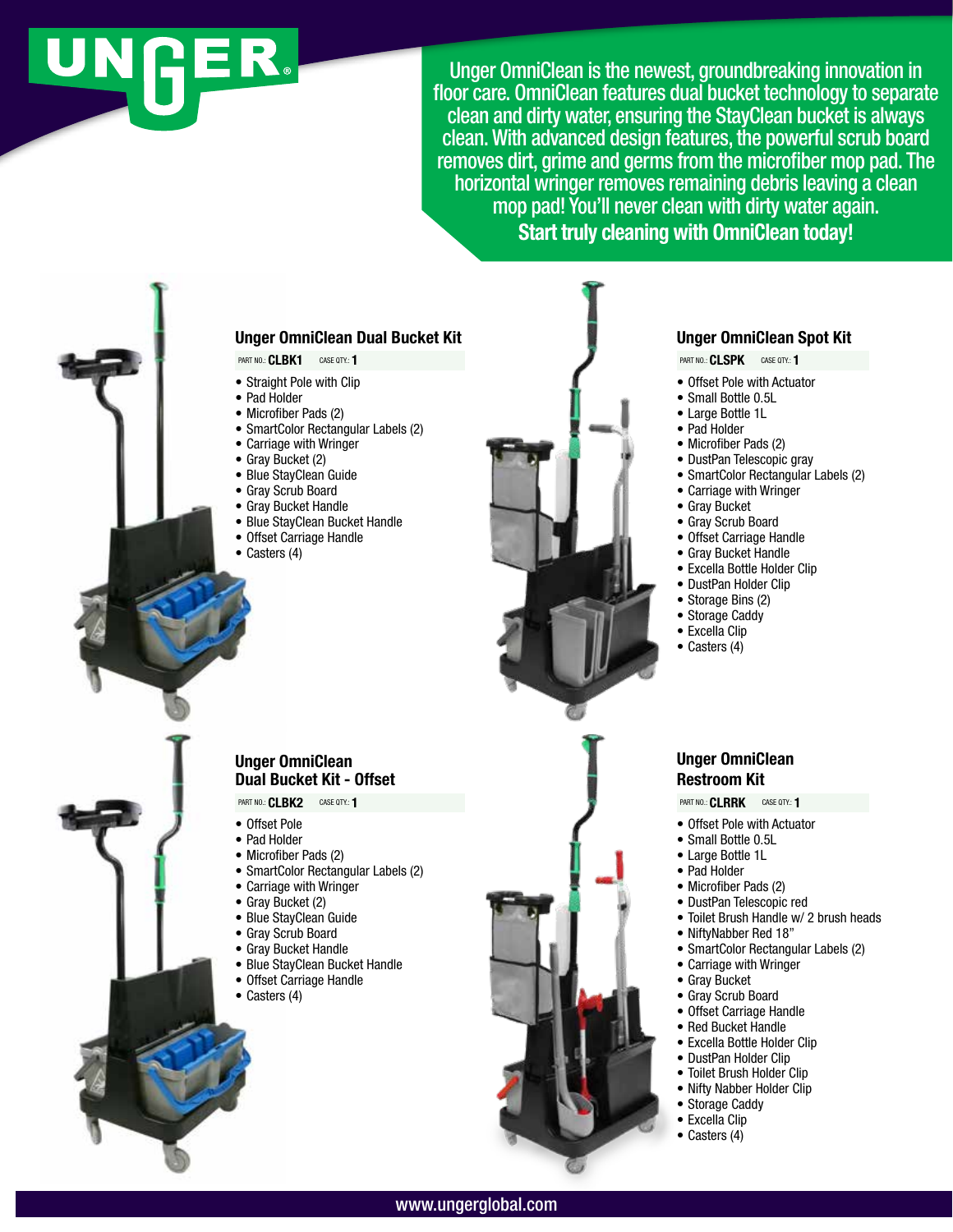## **ACCESSORIES**



### Microfiber Pad (5) PART NO.: **CLMFP** SIZE.: **16"** CASE QTY.: **1**

• Wash cycles: 300





#### Toilet Brush Handle with 2 Brush Heads



DustPan Telescopic PART NO.: **EDTBR** COLOR: **Red** CASE QTY.: 6 PART NO.: EDTBG COLOR: Gray CASE QTY.: 6



Unger Excella Offset Pole PART NO.: **EFPL2** CASE QTY: 1



PART NO.: CLEF1 CASE QTY.: 1



NGER

OmniClean Mop Pad Holder PART NO.: **CLMPH** SIZE: **16"** CASE QTY.: **1** 



Excella Bottles PART NO.: **EFBTS** SIZE.: **0.5L** CASE QTY.: **6** PART NO.: **EFBTL** SIZE.: **1L** CASE QTY.: **6** 



Nifty Nabber Red PART NO.: **NN40R** SIZE.: **18"** CASE QTY.: **5** 



**SmartColor** Rectangular Labels PART NO.: **SCCSO** CASE QTY.: 1